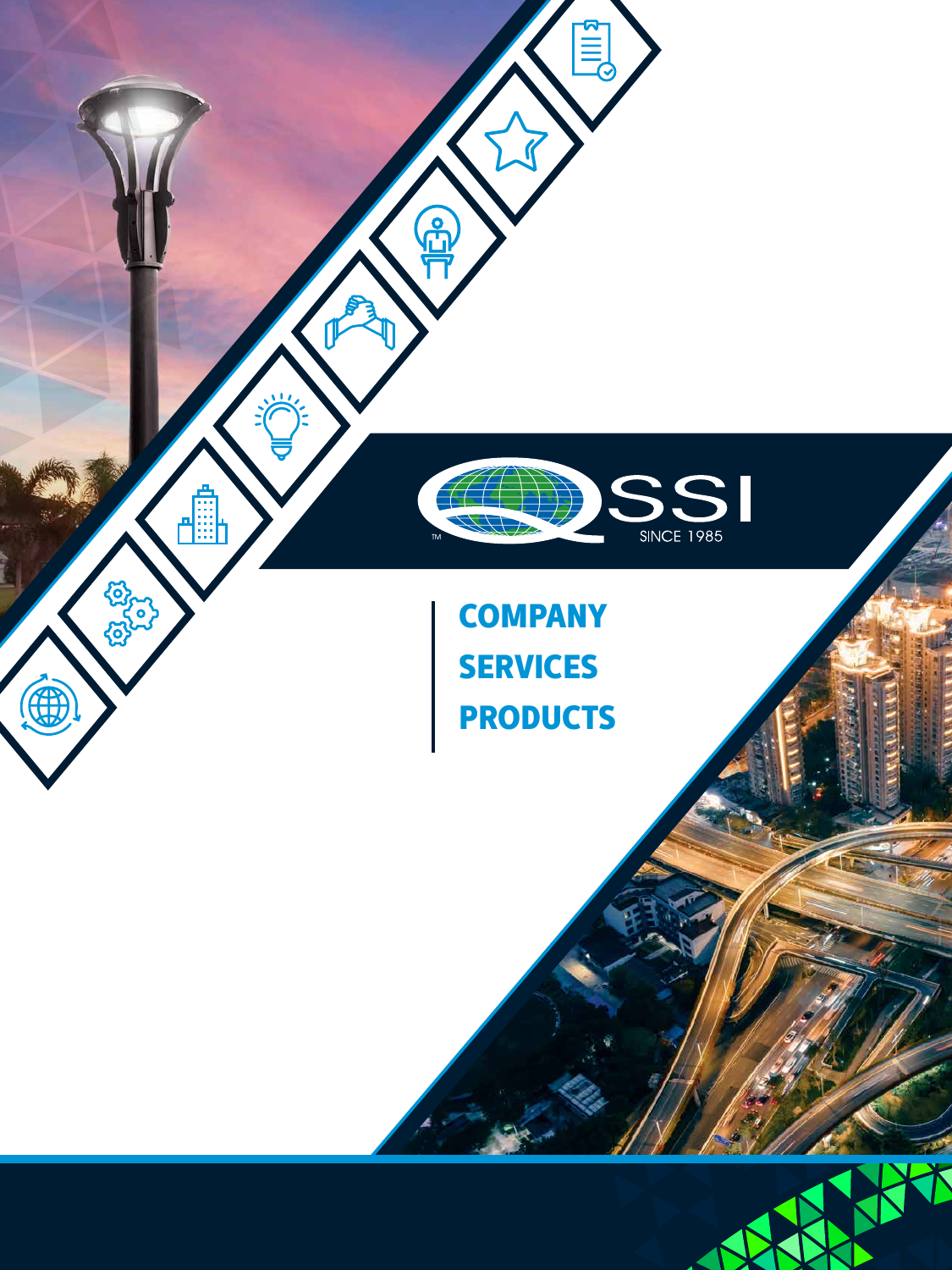

#### **[Commercial & Industrial Outdoor Lighting](https://www.qssi.com/company-information/)**

We are dedicated to providing our customers with a high-quality product that is recognized as such within the industry and to do so every time! Our project management teams in the US and China stand ready to reply promptly and accurately to your inquiries. We look forward to the opportunity to build a relationship based on longevity and trust.

Our philosophy is simple–we will consistently offer our customers a high-quality product and treat them like we would want to be treated. We strive to develop long-term relationships with our customers and provide them with a better customer experience. Our employees are trained in our "Best in Class" Customer Care program. We will work hard to make every interaction with QSSI a positive one.



dh

### **[ASSEMBLY IN THE US](https://www.qssi.com/no-stock-and-flow-program/)**

QSSI has five stocking and assembly facilities that provide custom wiring and painting with quick shipments to any part of the US and UK.

Our products are manufactured from top-quality materials to provide years of trouble-free service.

#### 5 USA Locations:

Tampa, FL Memphis, TN Vancouver, WA Walden, NY Cerritos, CA









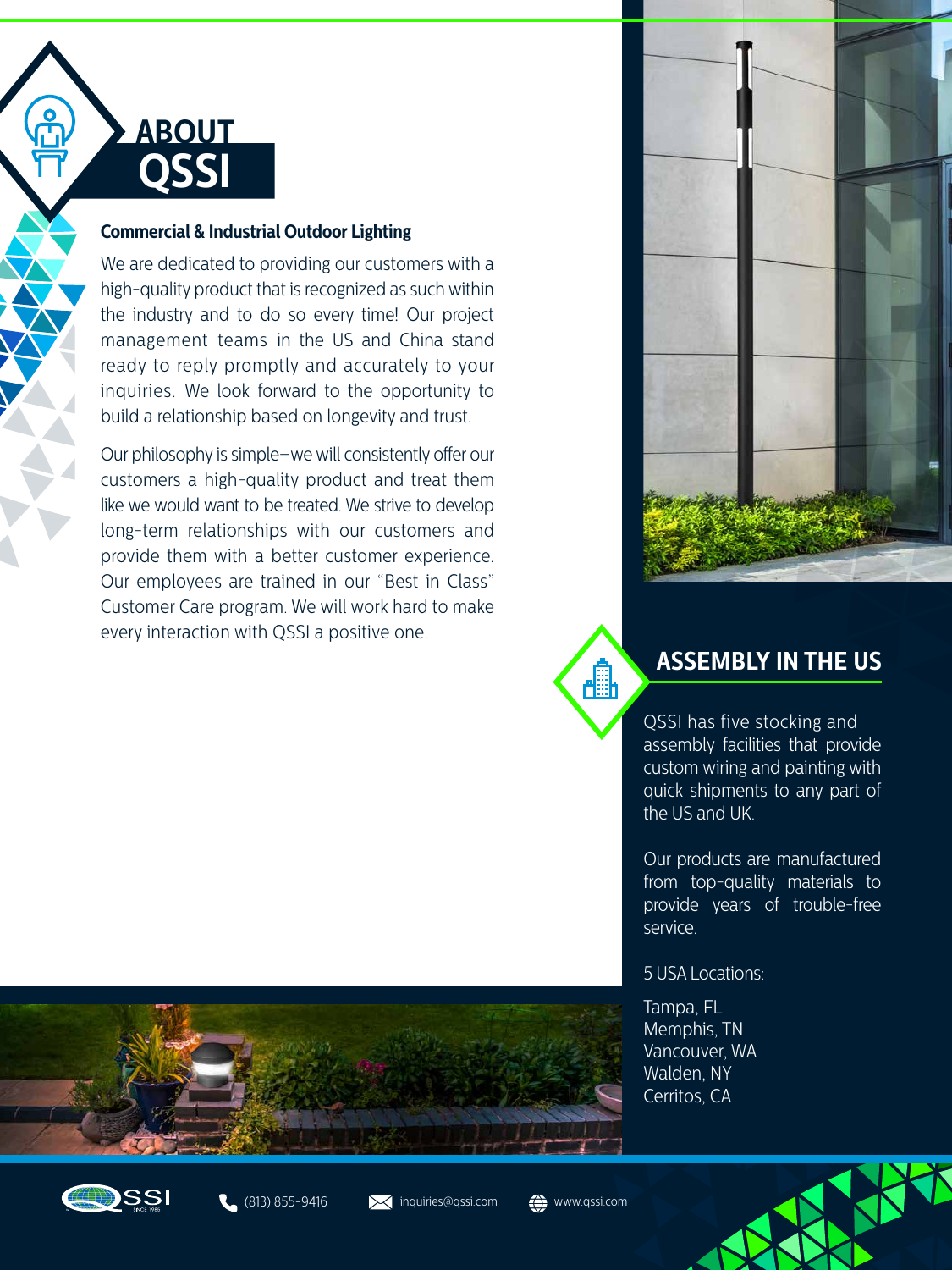# **A STRONG PARTNER**

#### **Proven Stability and Tenure**

In an environment of rapid product innovation, industry consolidation, and company closures, it is important to partner with forward-looking, sustainable companies like QSSI. Established in 1985, QSSI is a company with tenure and proven stability that sets us apart from other suppliers.

QSSI has its own tooling for our existing product line. We are also custom designers and manufacturers for our OEM customers. In addition, we own our U.L. and CSA certifications for the US market and U.L., CE, GS, and TUV files used for the international market. All of our products comply with these strict standards.

We offer warranty-worthy products with proper thermal management, balanced LED boards to match power supplies, environmentally sealed optics with tested performance, and full safety compliance and testing.



Ě

## **PRODUCTS**

Architectural Post Top Historic Post Top Architectural Wall Cutoff Wall Accent Wall Cylinder Bulkheads **Bollards** Light Columns Pillar Tops Area & Site Lighting Flood Lighting Gas Station Canopy Garage Lighting Food Processing NSF Certified Highbays Industrial Lighting Amber Turtle-Safe **Landscape** Sports Lighter Harsh Environment Explosion Proof C1D2 & Hazardous Recessed Vaportight & Linear Wet Location Utility Lighting/Wallpacks Street Lighting Indoor Ceiling Amber Lighting LPS Replacement ColorLED **SoftLED** Surface & Pendant Grow Light Lighting Poles **Gooseneck** Vandal Resistant Work Light Emergency & Exit Bath Vents Sensors & Controls Battery Backup